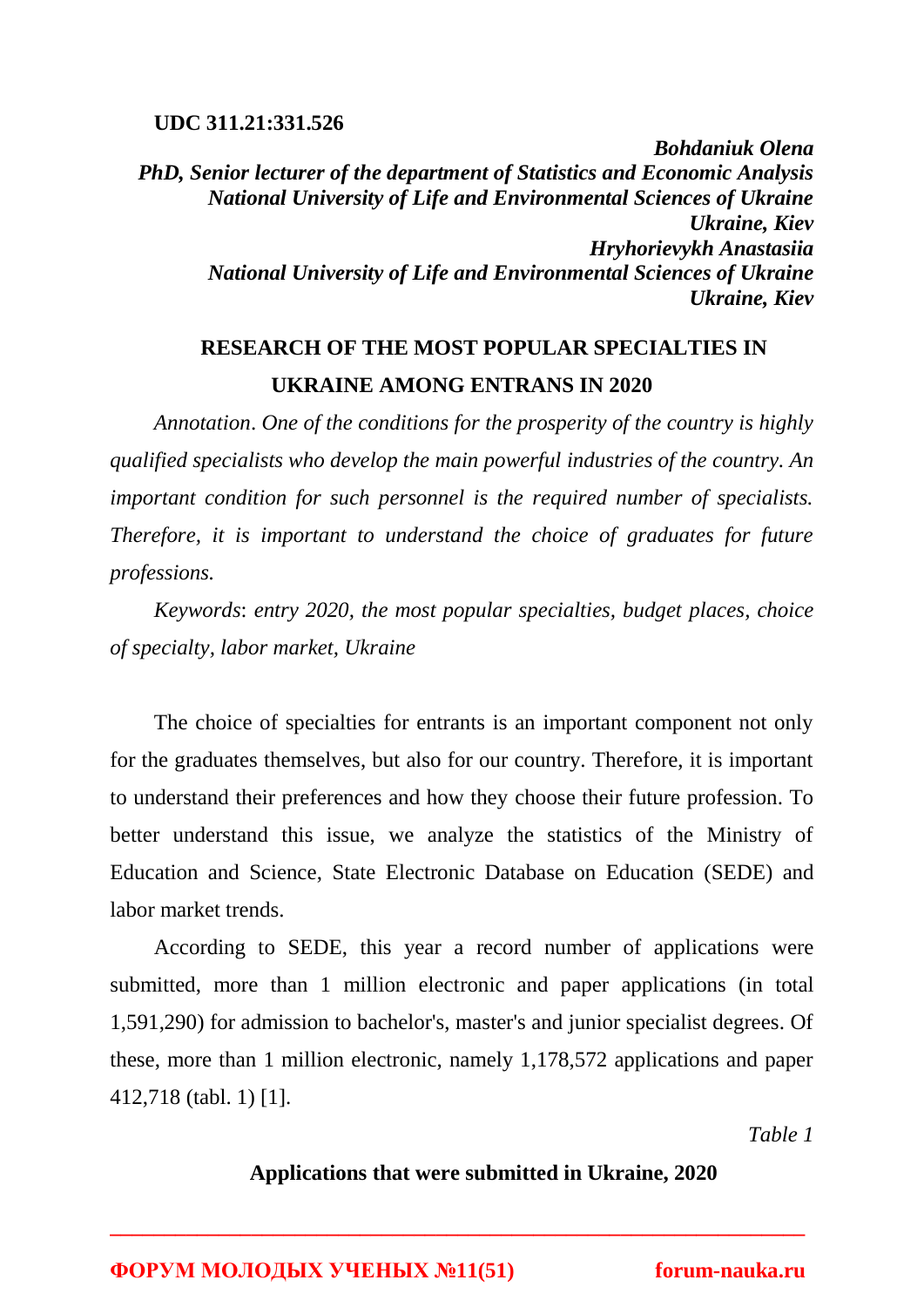| Educational level   | Average competition | Number of    | Number of            |
|---------------------|---------------------|--------------|----------------------|
|                     | score               | applications | applications for the |
|                     |                     |              | budget               |
| <b>Bachelor</b>     | 154,4               | 933 169      | 461 510              |
| Master              | 168,2               | 42 888       | 22 26 2              |
| Junior bachelor     | 134,0               | 4575         | 1678                 |
| Professional junior | 430,5               | 155 634      | 136 434              |
| bachelor            |                     |              |                      |

Analyzing this table on the qualitative and quantitative composition of applications submitted by entrants, we can determine that most entrants applied for the educational level Bachelor and Professional Junior Specialist, the highest competitive score for admission to the educational level Master 168.2.

Regarding specialties and educational institutions chosen by entrants, the Ministry of Education and Science provided the following data of Top 10 most popular specialties for entering 2020: Law - 116 thousand 689; Management - 92 thousand 147; Philology - 76 thousand 708; Computer Science - 63 thousand 410; Secondary education - 62 thousand 676; Economy - 50 thousand 841; Software Engineering - 47 thousand 038; Finance, banking and insurance - 46 thousand 844; Psychology - 43 thousand 791; Marketing - 42 thousand 379 [2]. These data show that this year the top 3 includes humanities and pedagogy, management specialties and IT specialists.

During this change in the bids, the number of budget places in the specialty was changed. As the Ministry of Education and Science strengthens educational institutions this year, which can be admitted to the budget by 6% less than last year. According to them, the state order for the following technical professions has been increased: information technologies - by 39.9%; mechanical engineering - by 13.3%; electrical engineering - by 11.6%; production and technologies - by 11.1%; humanities - by 10.8%; chemical and bioengineering by 10.0%; electronics and telecommunications - by 10.0%; agricultural sciences and pleasure - by 9.1%; mathematics and statistics - by 8.8%.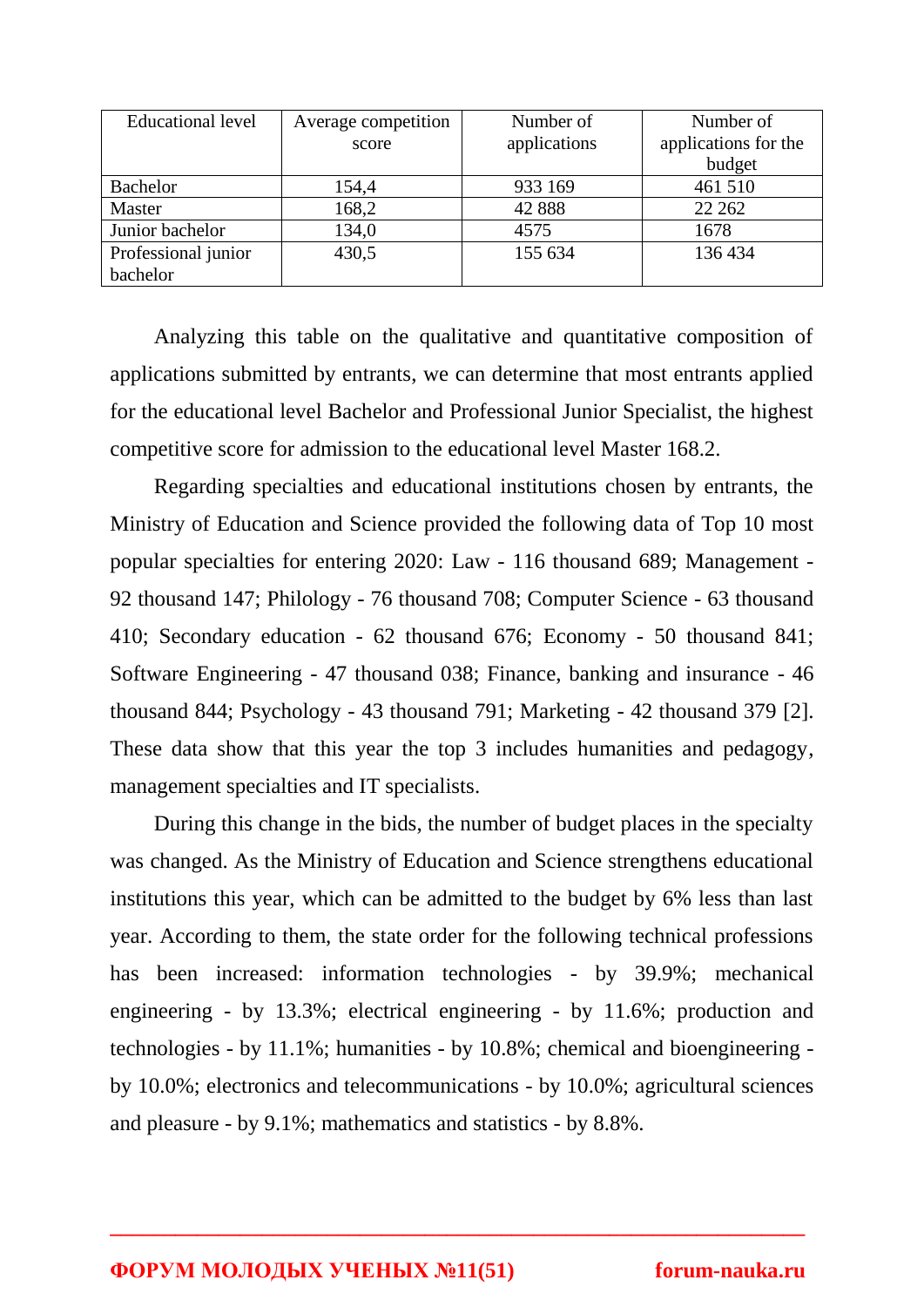Due to the increase of budget places in these areas, the state order in the following areas of knowledge was also reduced: service sector - by 47.4%; journalism - by 30.3%; management and administration - by 24.0%; law - by 17.6%; social and behavioral sciences - by 11.6%; international relations - by 6.3%. If we consider the situation with budget places for Masters on the basis of the educational level Bachelor, then their volume is 45 thousand places. The state order is smaller than last year's number, which is due to a decrease in the number of Bachelor's graduates.

In order to understand the distribution of budget places and students for certain professions, we analyze the labor market (Fig. 1).



**Fig. 1. Employment by type of economic activity in Ukraine, 2020**

The diagram clearly shows the composition of the Ukrainian labor market and shows that the largest employment is present in the field of agricultural activities, construction and industrial activities. This also shows the country's need for workers in these industries.

This can also be seen from Figure 2, which shows the registered vacancies by type of economic activity (for 2019-2020) according to the statistics of the State Employment Service [3].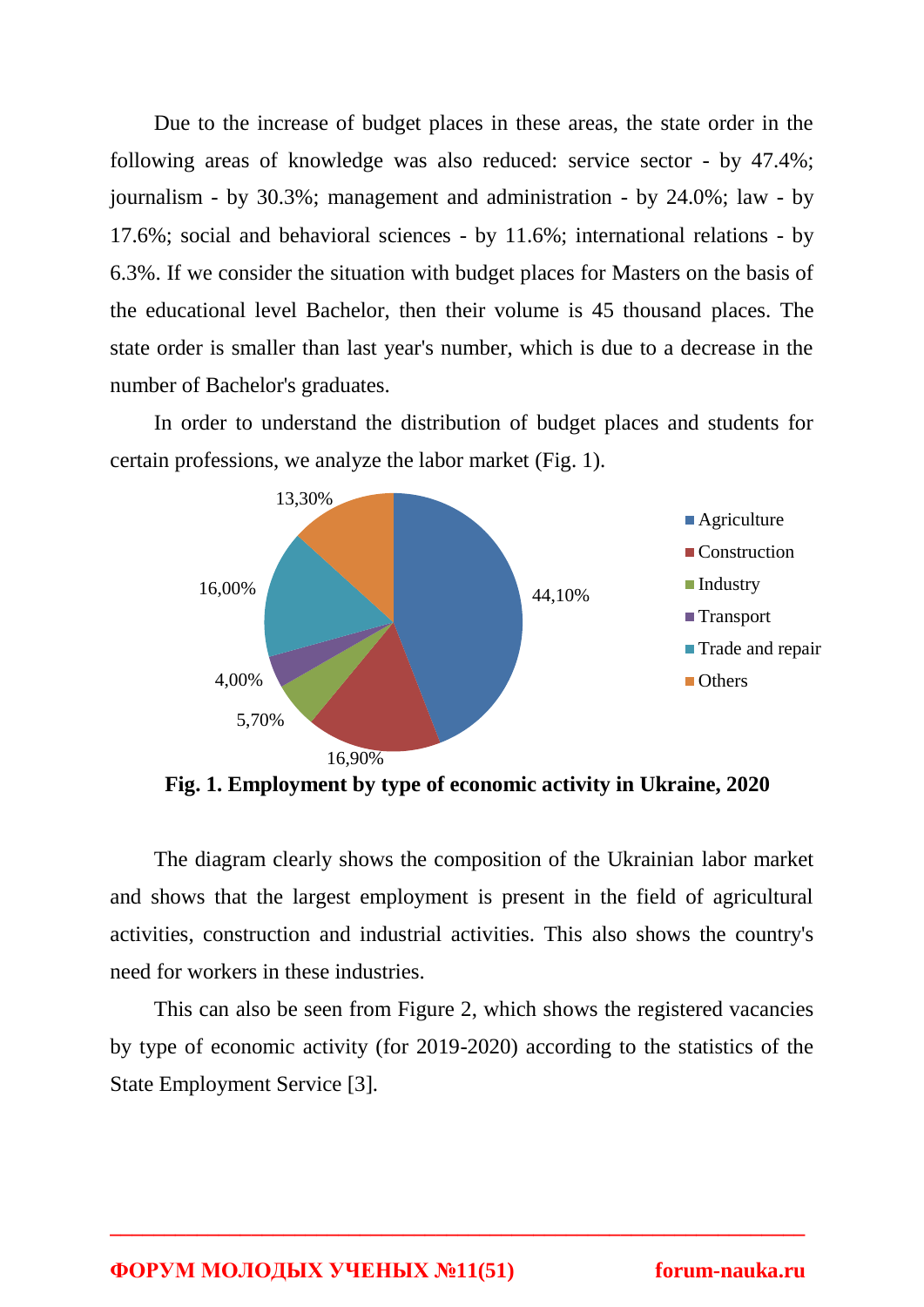

**Fig. 2. The registered vacancies by type of economic activity in Ukraine, 2019 - 2020**

The number of vacancies in 2019 is greater than in 2020. This is due to the better economic situation in previous years and the pandemic, which led to the quarantine and suspension of most companies and firms that provided jobs.

According to the employment service, the greatest difficulties with employment are workers of such profession as economist, manager, lawyer, computer operator, accountant. Table 2 shows the number of vacancies and the number of employees who need it [3].

*Table 2*

# **Number of vacancies and the number of employees who need it, Ukraine, 2020**

| Profession        | Number of specialists | Vacancies |
|-------------------|-----------------------|-----------|
| Lawyer            | 1367                  |           |
| Sales manager     | 4 3 3 6               | 274       |
| Economist         | 2889                  |           |
| Accountant        | 9 3 4 9               | 763       |
| Computer operator |                       |           |